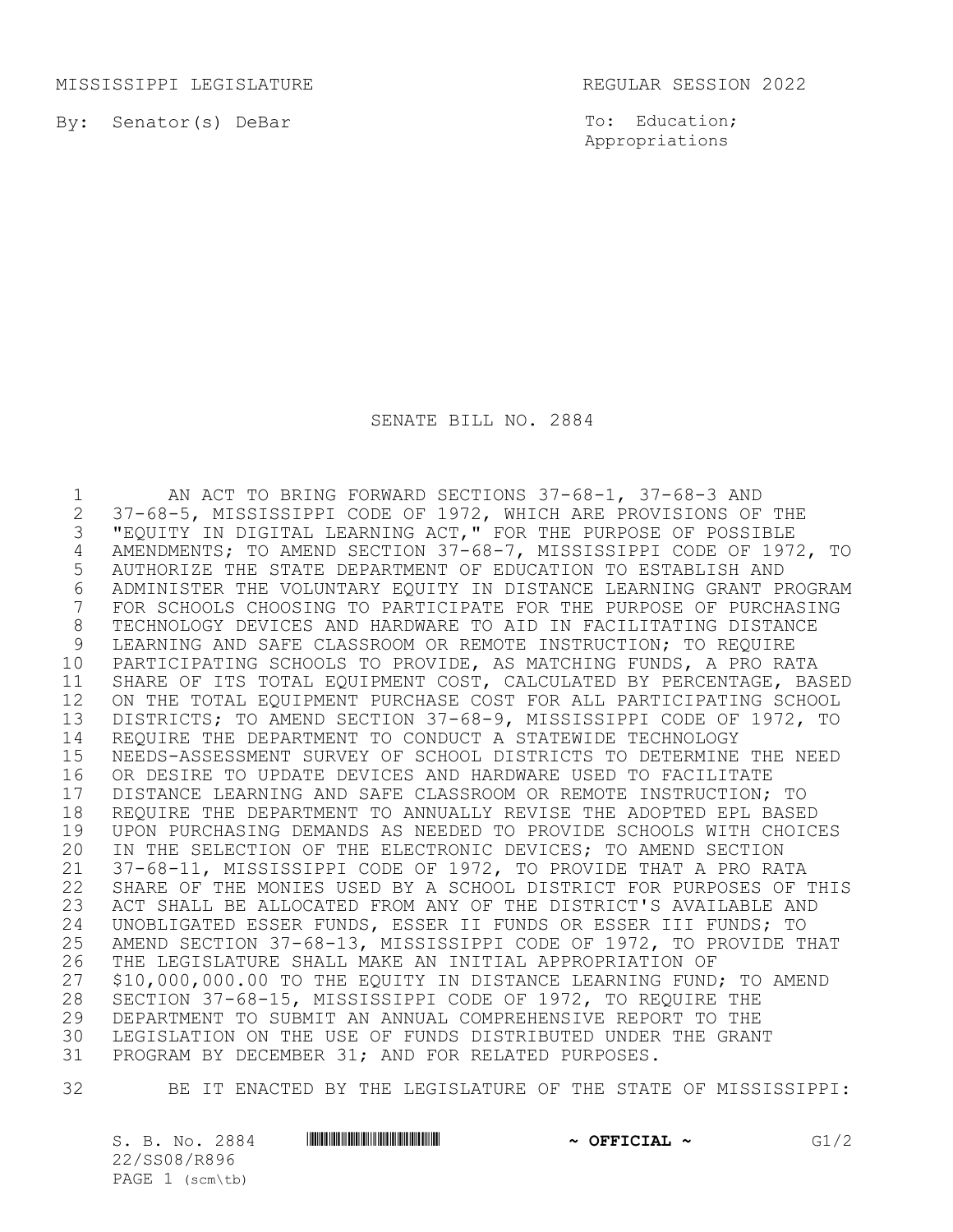**SECTION 1.** Section 37-68-1, Mississippi Code of 1972, is brought forward as follows:

 37-68-1. This chapter shall be known and may be cited as the "Equity in Distance Learning Act."

 **SECTION 2.** Section 37-68-3, Mississippi Code of 1972, is brought forward as follows:

 37-68-3. (1) The Mississippi Legislature finds the following:

 (a) The State of Emergency and ongoing public health crisis related to COVID-19 requires all schools to plan and implement distance learning programs, and plan to facilitate safe classroom and remote instruction;

 (b) The availability of unprecedented federal funding for distance learning has created a unique opportunity for schools to provide all students and teachers with better access to technology to enhance traditional classroom teaching; and

 (c) In recognition that every school's technology needs are different, this chapter establishes the Equity in Distance Learning Grant Program to require the Mississippi Department of Education and schools to expend funds on eligible expenses, within the relevant statutory provisions of this chapter and the regulations promulgated, in order to assist schools in expeditiously implementing distance learning programs and facilitating safe classroom and remote instruction.

(2) Therefore, the intent of the Mississippi Legislature is:

S. B. No. 2884 \*SS08/R896\* **~ OFFICIAL ~** 22/SS08/R896 PAGE 2 (scm\tb)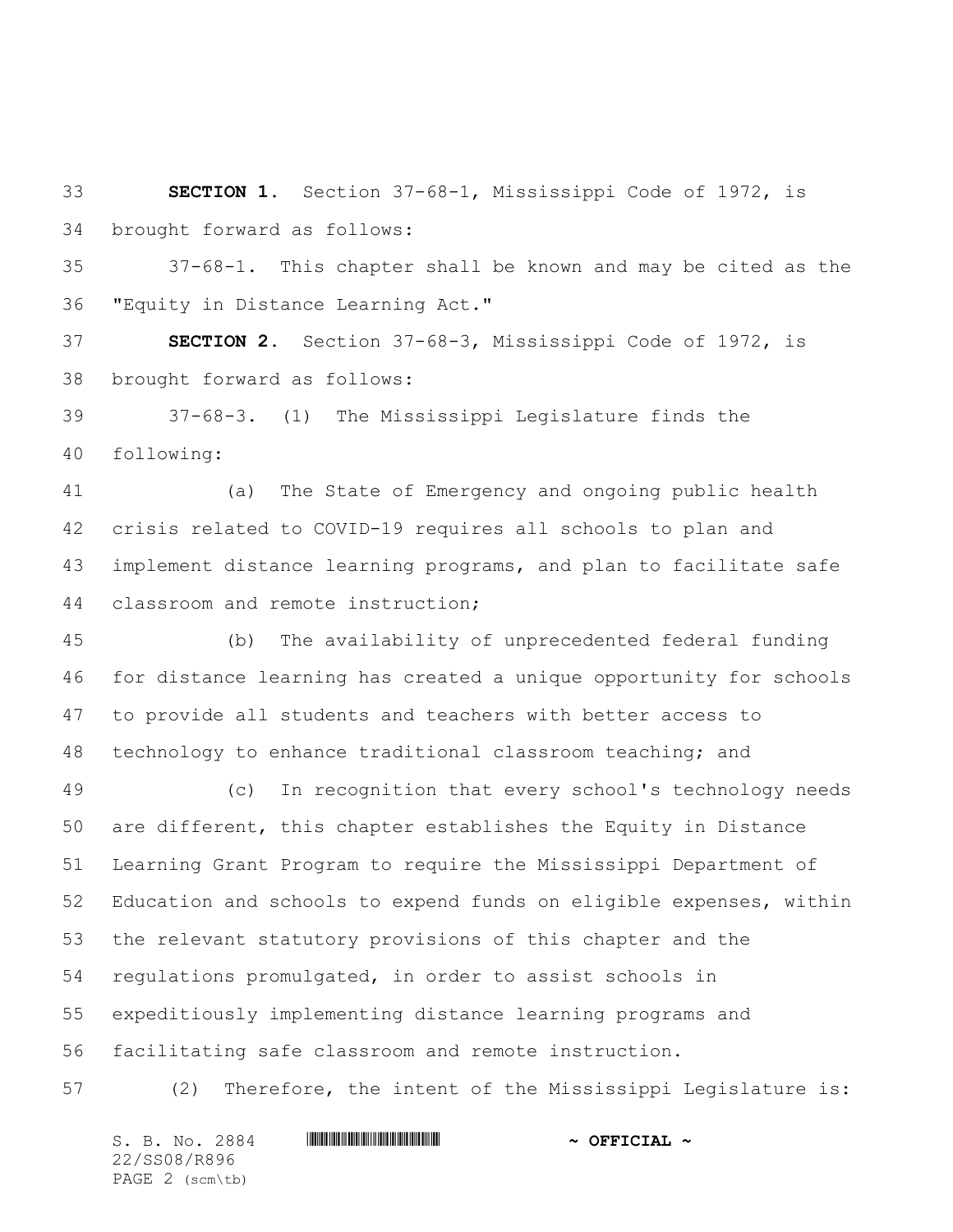(a) To provide funding for devices and other technology, including technology related to connectivity and online access, sufficient for students, teachers, and administrators and other staff to engage in grade-appropriate distance learning aligned with the state's College and Career Readiness Standards, and provide funding for safe classroom or remote instruction; and

 (b) To provide funding for technical support and professional development to facilitate distance learning and safe classroom or remote instruction.

 **SECTION 3.** Section 37-68-5, Mississippi Code of 1972, is brought forward as follows:

 37-68-5. For purposes of this chapter, the following words shall have the meanings ascribed herein unless the context otherwise requires:

 (a) "Grant program" means the Equity in Distance Learning Grant Program established in this chapter.

 (b) "Department" means the Mississippi Department of Education.

 (c) "School" means public school districts, agricultural high schools, the Mississippi School for the Deaf and Blind, the Mississippi School of the Arts and the Mississippi School for Mathematics and Science and public charter schools. (d) "COVID-19" means the Coronavirus Disease 2019.

 $S.$  B. No. 2884 **\*\*\* |SSUE ASSOCIAL #**  $\sim$  **OFFICIAL ~** 22/SS08/R896 PAGE 3 (scm\tb)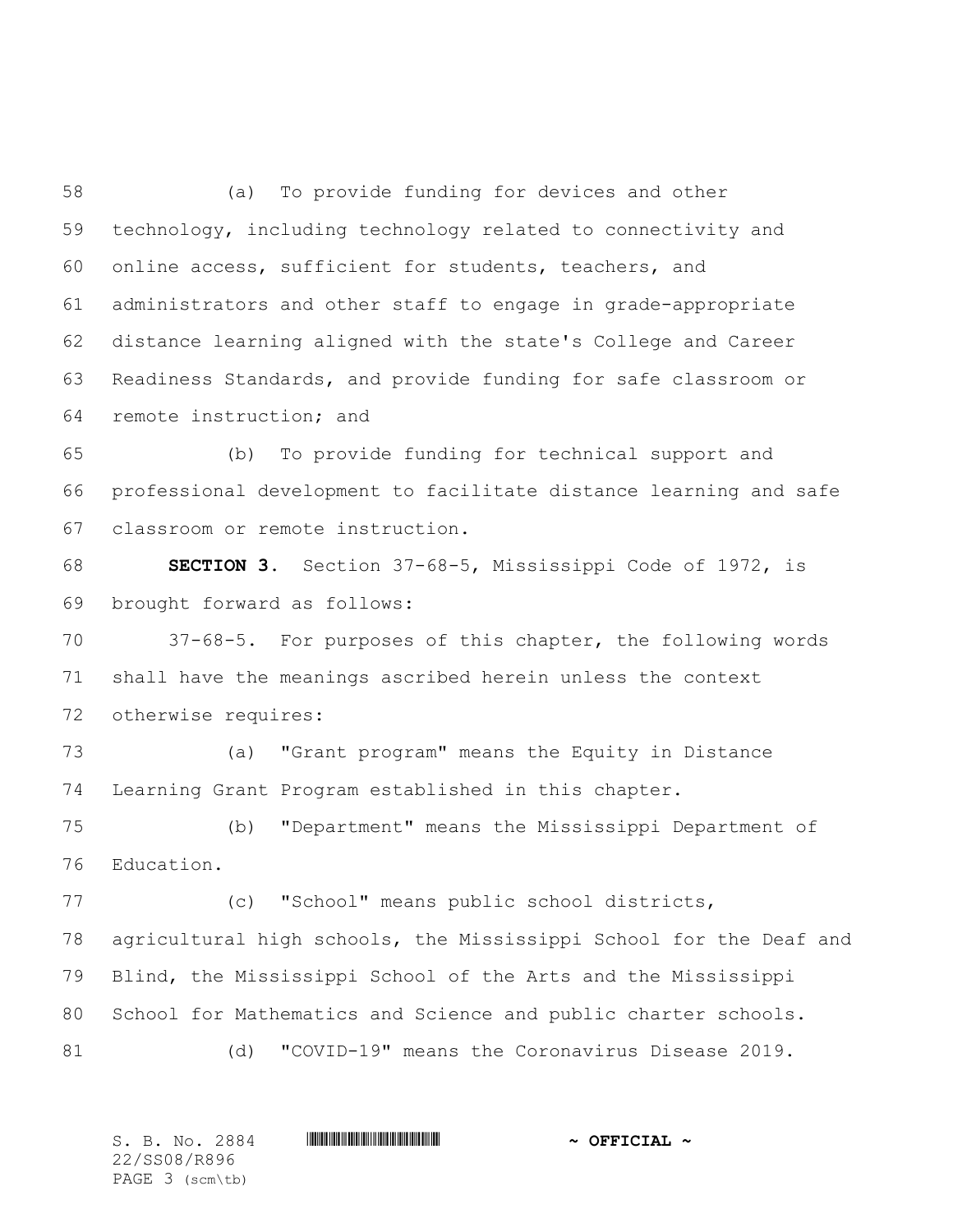(e) "State of Emergency" means the State of Emergency declared by Executive Order of the Governor of the State of Mississippi on March 14, 2020, and any amendments thereto or subsequent orders or amendments thereto.

 (f) "Express Product List" or "EPL" means the compilation of vendors and products adopted by the department for 88 use by schools for the purchase of devices, software, online tools, and other equipment and technology necessary to support distance learning.

 (g) "Learning management system" means a software 92 application for the administration, documentation, tracking, reporting, automation and delivery of educational courses, training programs, or learning and development programs.

 (h) "Eligible expenses" means a cost incurred by a school, pursuant to this chapter, to facilitate or enhance distance learning capabilities under its distance learning plan, including:

99 (i) The purchase of laptop computers, tablets, assisted learning devices or other devices which can be used personally by a student or teacher in their home or in the classroom;

 (ii) The purchase of learning management systems, 104 software and other online tools;

 (iii) The purchase and installation of hardware to provide for or enhance the internet connectivity of a school's

S. B. No. 2884 \*SS08/R896\* **~ OFFICIAL ~** 22/SS08/R896 PAGE 4 (scm\tb)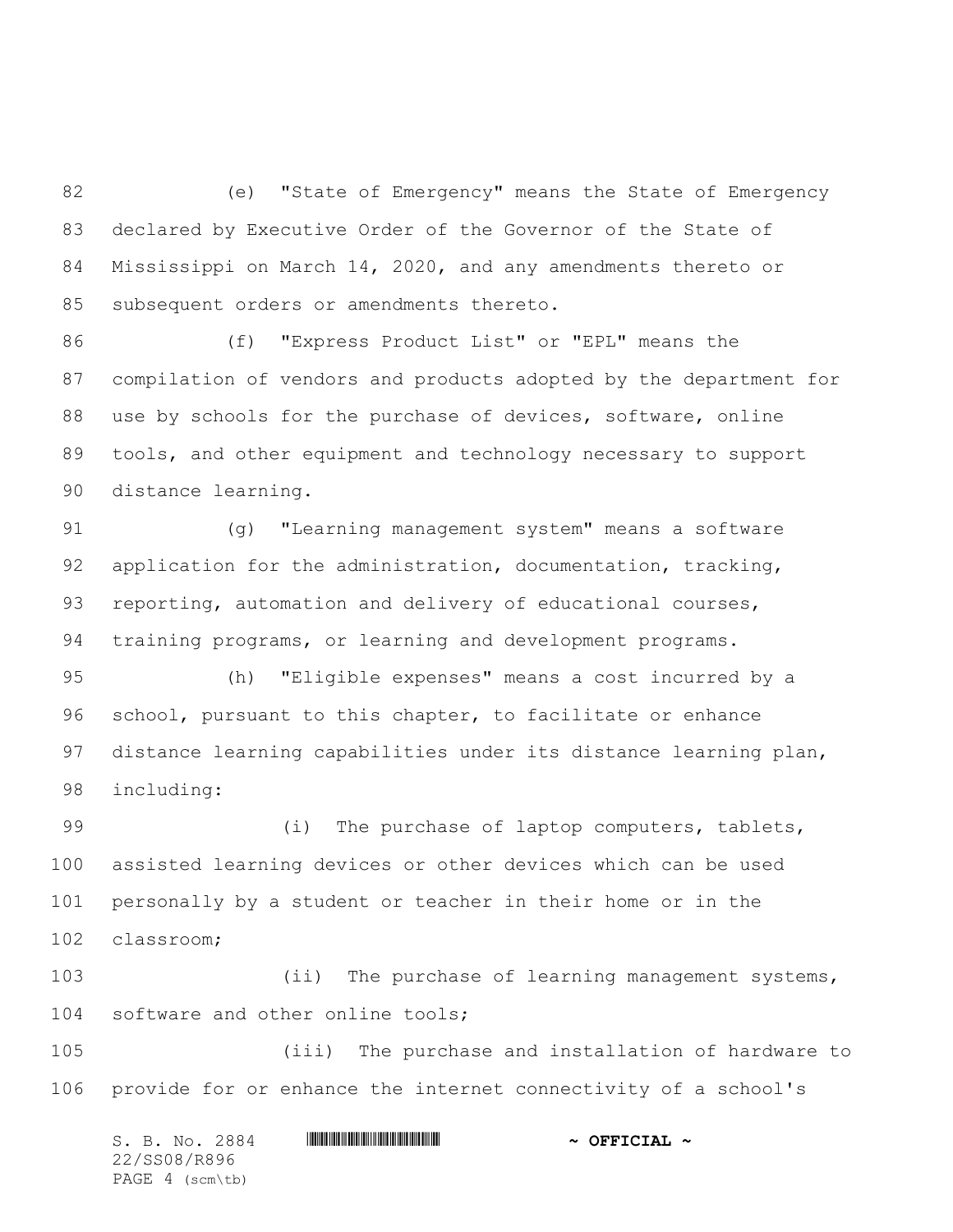students, including the cost of establishing personal or centrally located hotspots;

 (iv) The enhancement of security related to devices or connectivity to comply with state and federal law, and to protect students, teachers and administrators and other staff 112 working within the school;

 (v) The delivery of professional development related to use of devices, connectivity and other relevant components of distance learning for teachers, students and the wider community, including parents or guardians of students enrolled in the school; and

 (vi) Materials or equipment necessary to increase health and safety precautions in classrooms or other school facilities.

 **SECTION 4.** Section 37-68-7, Mississippi Code of 1972, is amended as follows:

 37-68-7. (1) There is established the Equity in Distance Learning Grant Program which shall be administered by the department for the purpose of **\* \* \*** assisting schools **\* \* \***, which voluntarily participate in the program, with eligible expenses incurred in funding their distance learning plans, and in facilitating safe classroom and remote instruction as deemed necessary to provide continuous in-person or remote instruction to their student population.

 $S.$  B. No. 2884 **\*\*\* |SSUE ASSOCIAL #**  $\sim$  **OFFICIAL ~** 22/SS08/R896 PAGE 5 (scm\tb)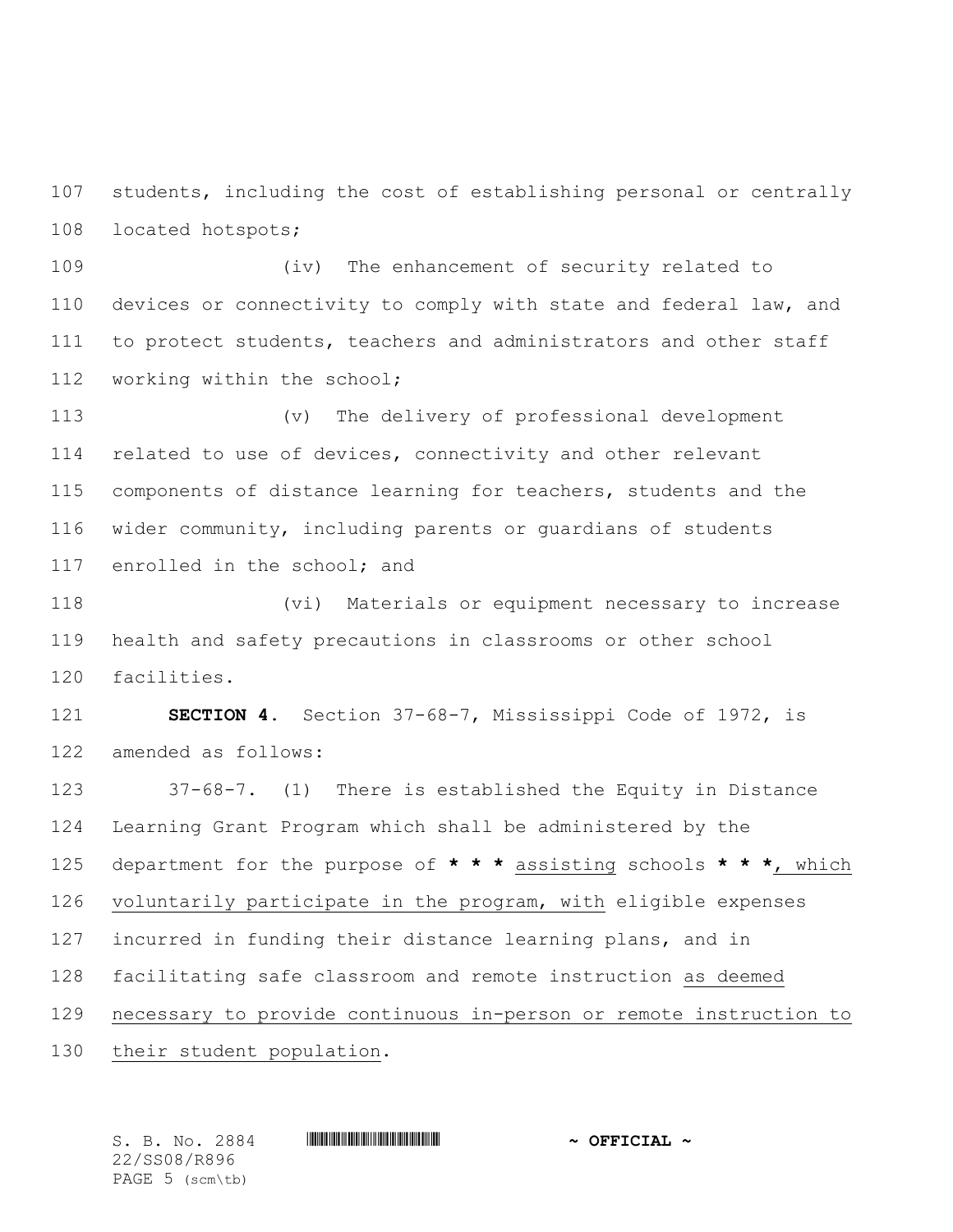(2) Subject to appropriations by the Legislature to the Equity in Distance Learning Fund, **\* \* \*** participating schools shall provide a pro rata match of its total equipment cost, calculated by percentage, **\* \* \*** based on **\* \* \*** the total equipment purchase cost for all participating school districts. **\* \* \*** (3) Subject to the provisions of this chapter, and other applicable federal law and regulations, schools choosing to participate in the program shall have the authority to use the funds provided in this grant program in a way which best facilitates their distance learning plan, and safe classroom or remote instruction.

 (4) Participating schools are highly encouraged to commit a portion of their federal Coronavirus Aid, Relief and Economic Security (CARES) Act - ESSER funds, Coronavirus Response and Relief Supplemental Appropriation (CRRSA) Act - ESSER II funds or American Rescue Plan (ARP) Act - ESSER III funds, whichever such funds remain available for obligation prior to September 30, 2022, September 30, 2023 or September 30, 2024, respectively, for such purposes, above the amount required by Section 37-68-11(b), as supplemental matching funds to offset the total cost of purchasing 151 sufficient electronic devices, technological supports and systems of service for its distance learning plan.

## **SECTION 5.** Section 37-68-9, Mississippi Code of 1972, is amended as follows:

37-68-9. (1) The department shall:

S. B. No. 2884 \*SS08/R896\* **~ OFFICIAL ~** 22/SS08/R896 PAGE 6 (scm\tb)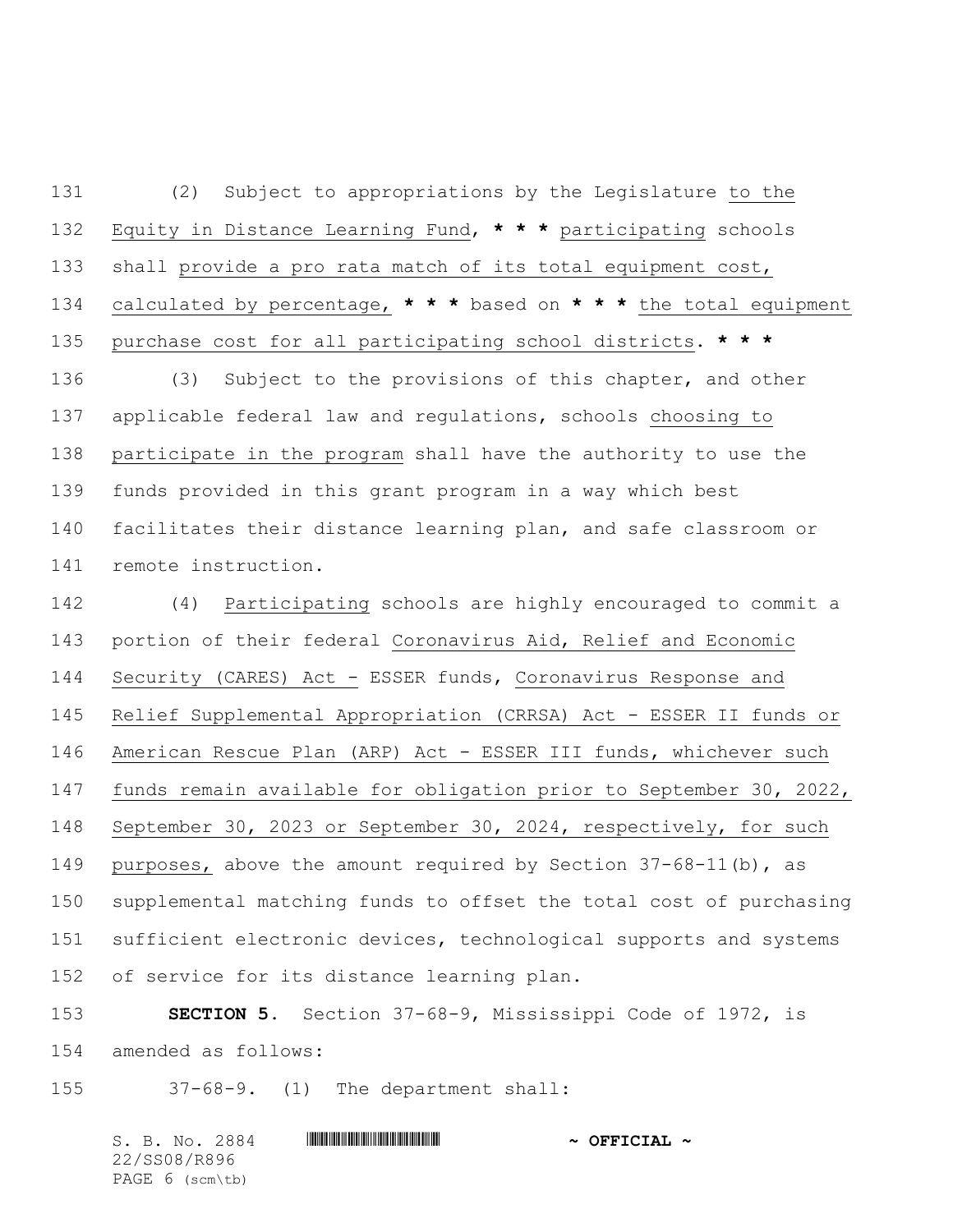S. B. No. 2884 \*SS08/R896\* **~ OFFICIAL ~** (a) Inform each participating school of its required pro rata portion of available and unobligated local ESSER, ESSER II or ESSER III funds, or any other funds made available to the school for such purposes, to be used to match the funds appropriated to this grant program as provided for in Section  $161 \quad 37-68-7(2)$ ; (b) Develop regulations and procedures to govern the administration of this grant program, to include: **\* \* \*** ( **\* \* \***i) **\* \* \*** Providing guidance to participating schools in the development of a technology sustainability plan, addressing how devices and other technology purchased and used by the school district, **\* \* \*** students, teachers and other administrators and staff, will be maintained throughout their usage and replaced before the expiration of the 171 term of their expected useful life; and ( **\* \* \***ii) **\* \* \*** Providing guidance to participating schools in the development of a responsible use policy for students, teachers and administrators or other staff to govern the use of devices and other technology purchased under this grant program; (c) **\* \* \*** Conduct a statewide technology needs-assessment survey of school districts to determine the need 179 or desire to update devices and hardware used to facilitate distance learning and safe classroom or remote instruction in

22/SS08/R896 PAGE 7 (scm\tb)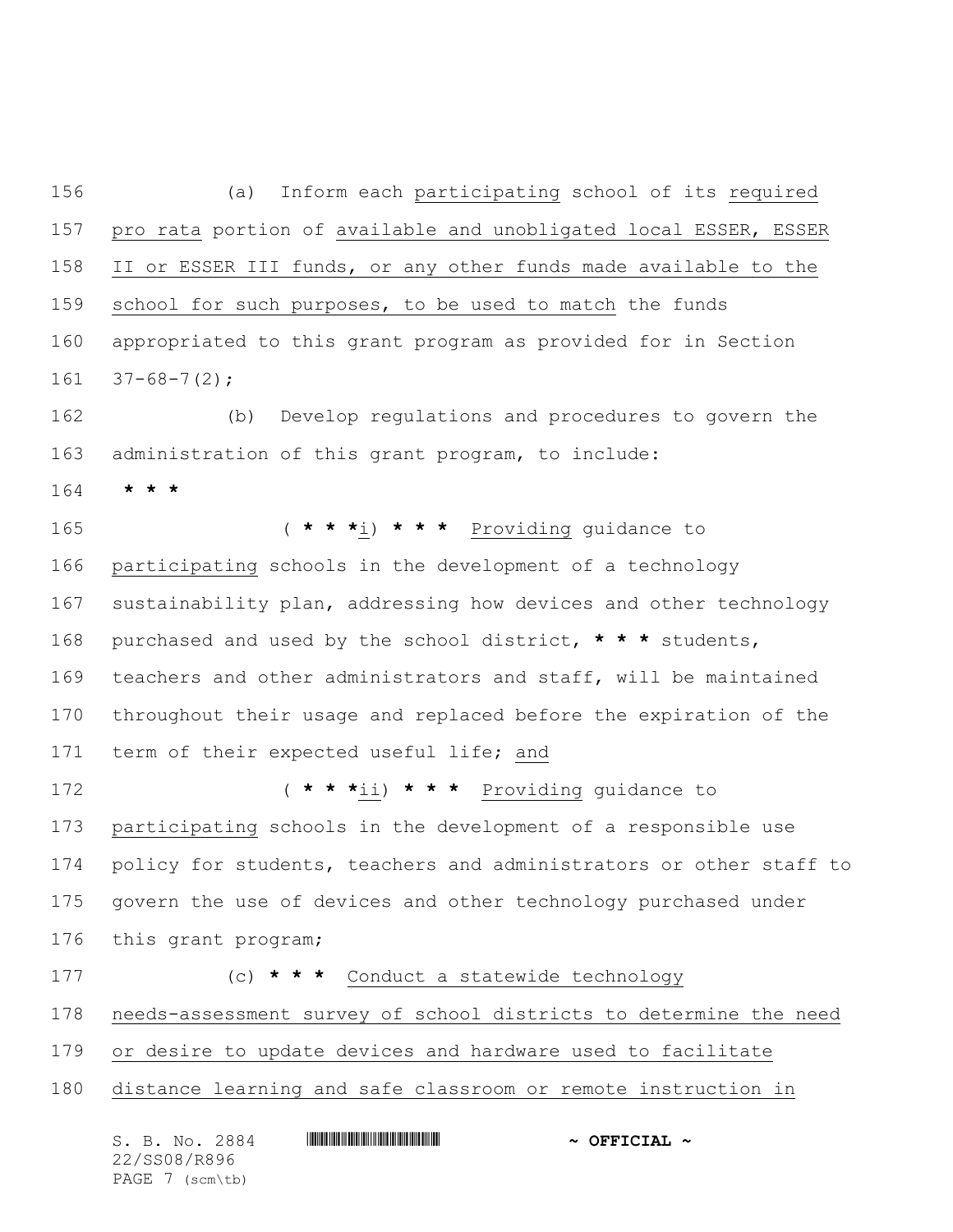compliance with the guidelines, guidance, rules, regulations and/or other criteria, as may be amended from time to time, by the United States Department of the Treasury regarding the use of monies from the Coronavirus Relief Fund established by the CARES 185 Act, CRRSA Act and the ARP Act; (d) Solicit bid proposals from vendors to establish an EPL; **\* \* \*** (e) Seek an emergency exemption from the procurement laws and bidding procedures established in Section 31-7-13 to expedite the compilation of an updated EPL and to minimize the cost of relevant devices or other technology for school districts through bulk purchasing **\* \* \***; and (f) Annually revise the adopted EPL based upon purchasing demands as needed to provide schools with choice in the selection of the electronic devices. (2) The department may **\* \* \*** use the federal Coronavirus Aid, Relief and Economic Security (CARES) Act - ESSER funds, Coronavirus Response and Relief Supplemental Appropriation (CRRSA) Act - ESSER II funds or American Rescue Plan (ARP) Act - ESSER III funds, whichever such funds remain available for obligation prior to September 30, 2022, September 30, 2023 or September 30, 2024, respectively, set aside for administration of the program to administer this grant program, to the extent permissible under federal law.

22/SS08/R896 PAGE 8 (scm\tb)

S. B. No. 2884 \*SS08/R896\* **~ OFFICIAL ~**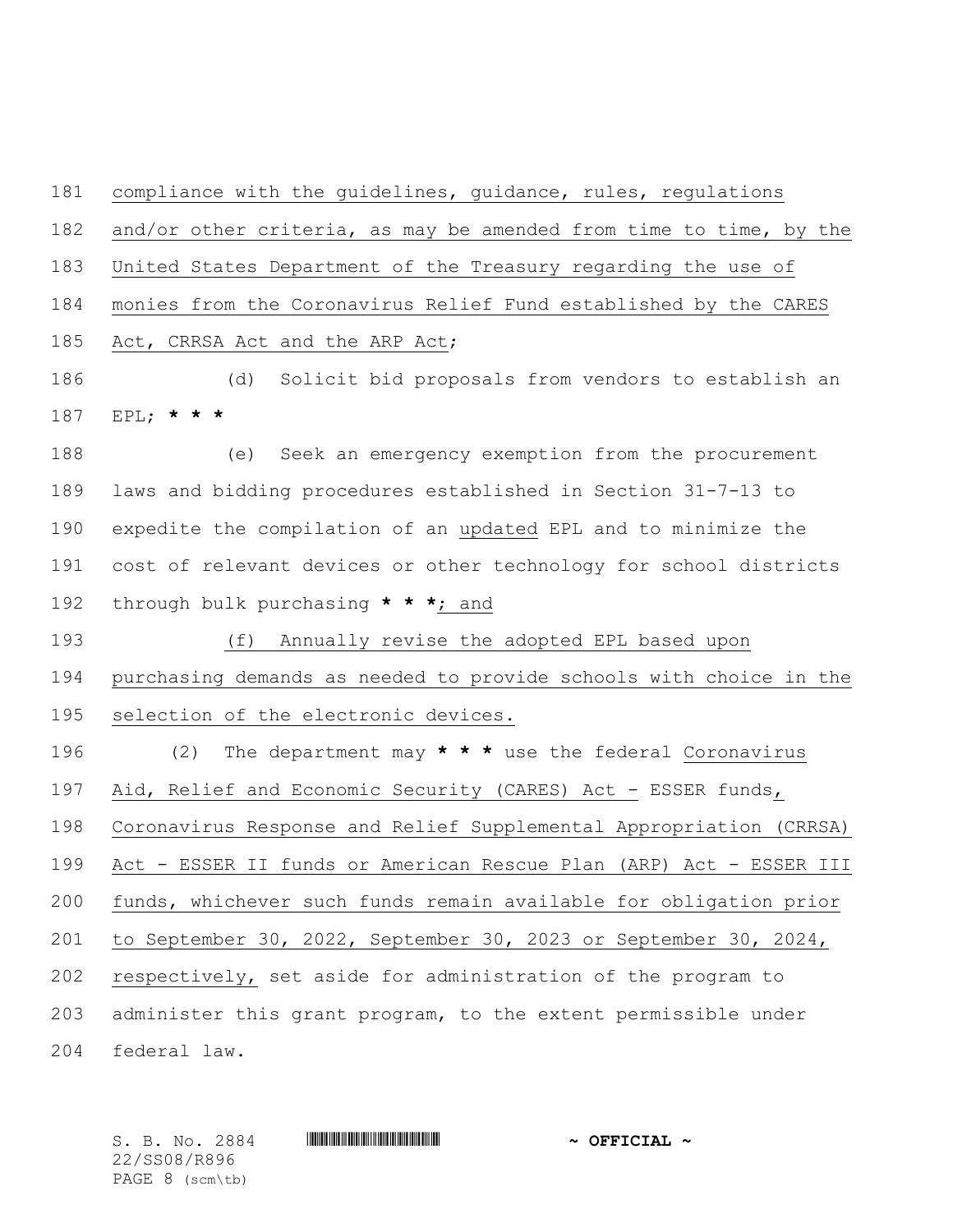**SECTION 6.** Section 37-68-11, Mississippi Code of 1972, is amended as follows:

 37-68-11. To be eligible under this grant program, a participating school shall:

 (a) Prioritize first the purchase of products listed in Section 37-68-5(h)(i). Schools shall equip every student with a grade-appropriate device, as recommended by the department, before incurring the other expenses listed in Section 37-68-5(h)(ii) or (iii), which shall receive next priority after the products listed in Section 37-68-5(h)(i);

 (b) Match **\* \* \*** the total statewide equipment cost for prioritized products listed in Section 37-68-5(h) for all participating schools with a pro rata share of the monies received by the school from the **\* \* \*** ESSER Fund, ESSER II Fund or ESSER 219 III Fund, as authorized in Sections  $37-68-7(4)$  and  $37-68-9(2)$ , provided that any such funds remain available for obligation prior to their respective expiration dates, or any funds made available to a school district or charter school for such purposes from any federal, state, public or private entity;

 (c) Purchase products from vendors listed on the annually updated EPL, if using funds under this grant program, unless the school can demonstrate, to the department, that the products it purchases from vendors not listed on the EPL:

 (i) Meet or exceed the technological specification and functionality required by the department; and

S. B. No. 2884 \*SS08/R896\* **~ OFFICIAL ~** 22/SS08/R896 PAGE 9 (scm\tb)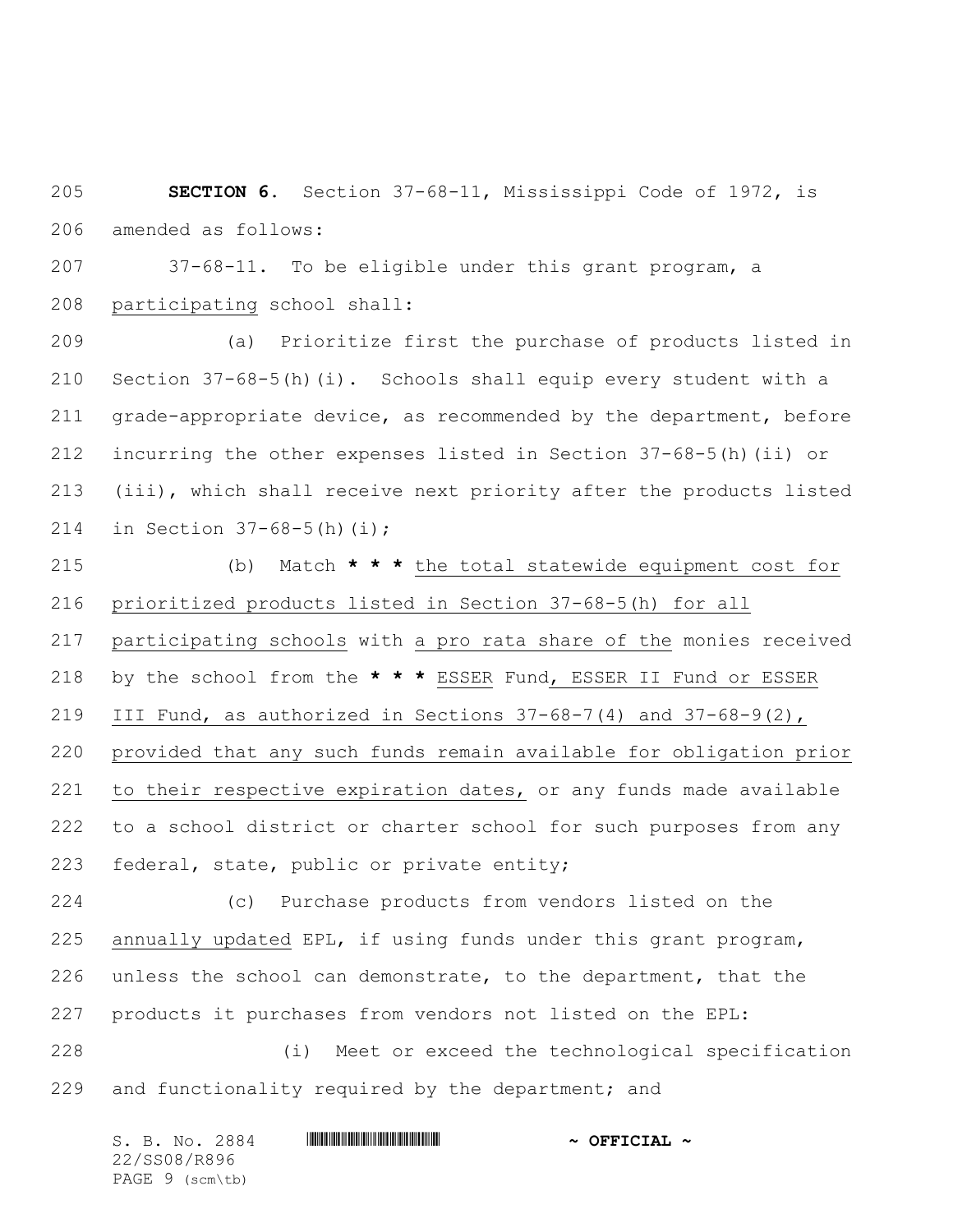(ii) Can be purchased at a price that is less than any of the prices listed on the EPL for a comparable product; **\* \* \***

 ( **\* \* \***d) Develop and submit, or update and submit to the department, by September 1, **\* \* \*** 2022:

 (i) **\* \* \*** An appropriate and achievable plan by the school to **\* \* \*** maintain distance learning capabilities with a focus on device procurement and connectivity to the internet for students and teachers. A school's distance learning plan shall make specific provision for its students with special needs, including the purchase of appropriate devices and equipment;

 (ii) With the understanding that this grant program is being funded with **\* \* \*** state or limited purpose federal funds, a revised technology sustainability plan addressing 244 how devices and other technology purchased and used by the school, and students, teachers and other administrators and staff, will be maintained throughout their usage and replaced before the expiration of the term of their expected useful life without additional state or federal funds; and

 (iii) A responsible use policy, addressing the use of devices and other technology purchased under this grant program. The policy shall include a provision requiring students, parents or guardians, teachers, administrators and other staff to agree in writing to the provisions in the policy, and may include fines for intentional loss or damage to devices. The policy shall

S. B. No. 2884 \*SS08/R896\* **~ OFFICIAL ~** 22/SS08/R896 PAGE 10 (scm\tb)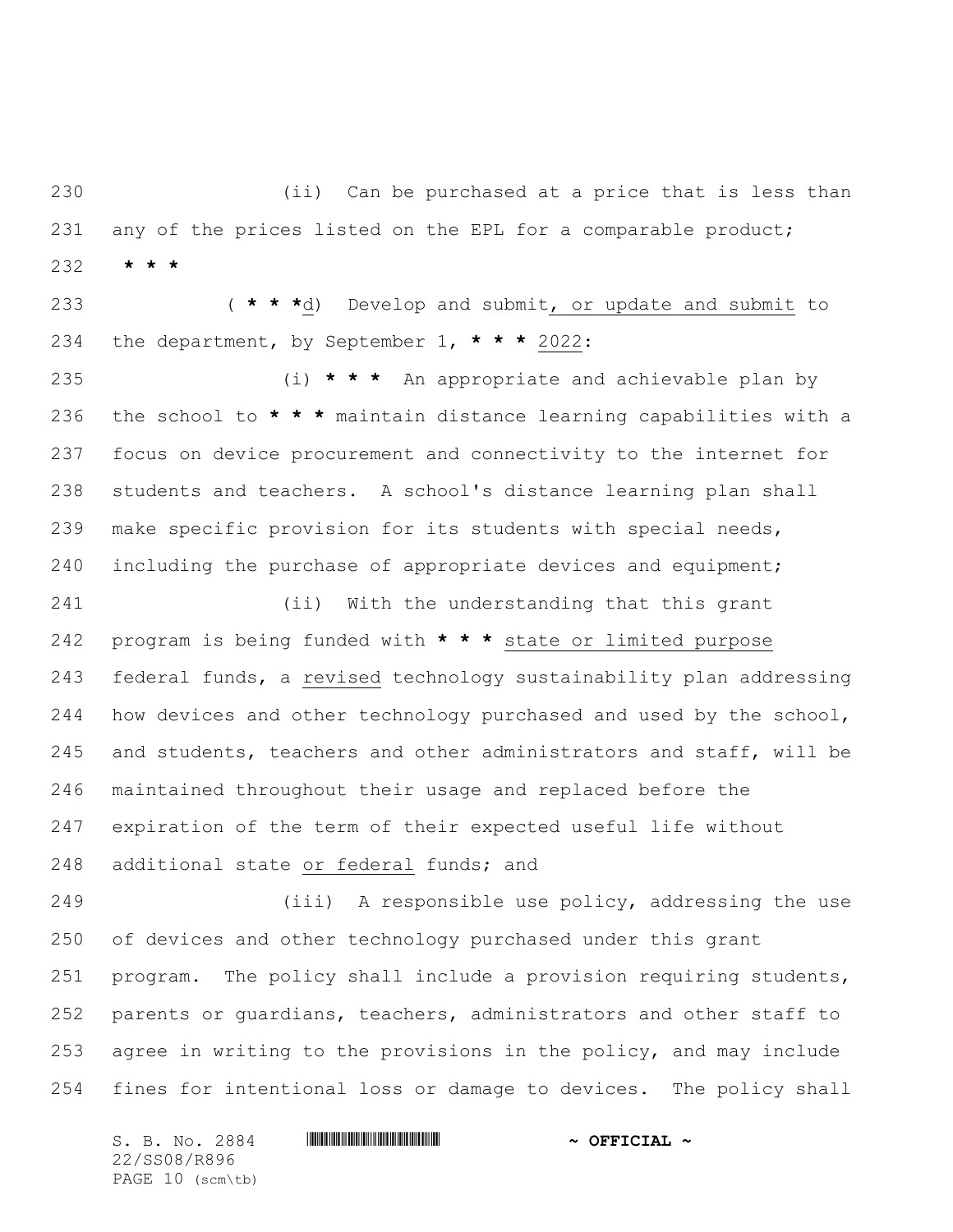also include a provision acknowledging that the school shall assume the control of ownership and liability for personal devices and other equipment purchased under this grant program until the personal device or other equipment:

 1. No longer serves the school or related school purposes for which it was acquired and is sold by public auction under Section 17-25-25;

 2. Is sold to students in Grade 12 under the provisions of Section 37-7-459; or

 3. Is traded in to a vendor as part of a subsequent purchase; and

 ( **\* \* \***e) Compile and maintain an inventory list of all devices purchased and issued to students, teachers and administrators and other staff, as well as any supporting technology or equipment used to support the school's distance learning plan.

 **SECTION 7.** Section 37-68-13, Mississippi Code of 1972, is amended as follows:

 37-68-13. (1) **\* \* \*** There is created a special fund in the State Treasury, to be known as the "Equity in Distance Learning Fund," from which the grants authorized by this chapter shall be disbursed by the department. The Legislature shall make an initial appropriation to the fund in the amount of Ten Million Dollars (\$10,000,000.00) from either the State General Fund, Budget Contingency Fund, or a combination of both such funds. All

| S. B. No. 2884   | $\sim$ OFFICIAL $\sim$ |
|------------------|------------------------|
| 22/SS08/R896     |                        |
| PAGE 11 (scm\tb) |                        |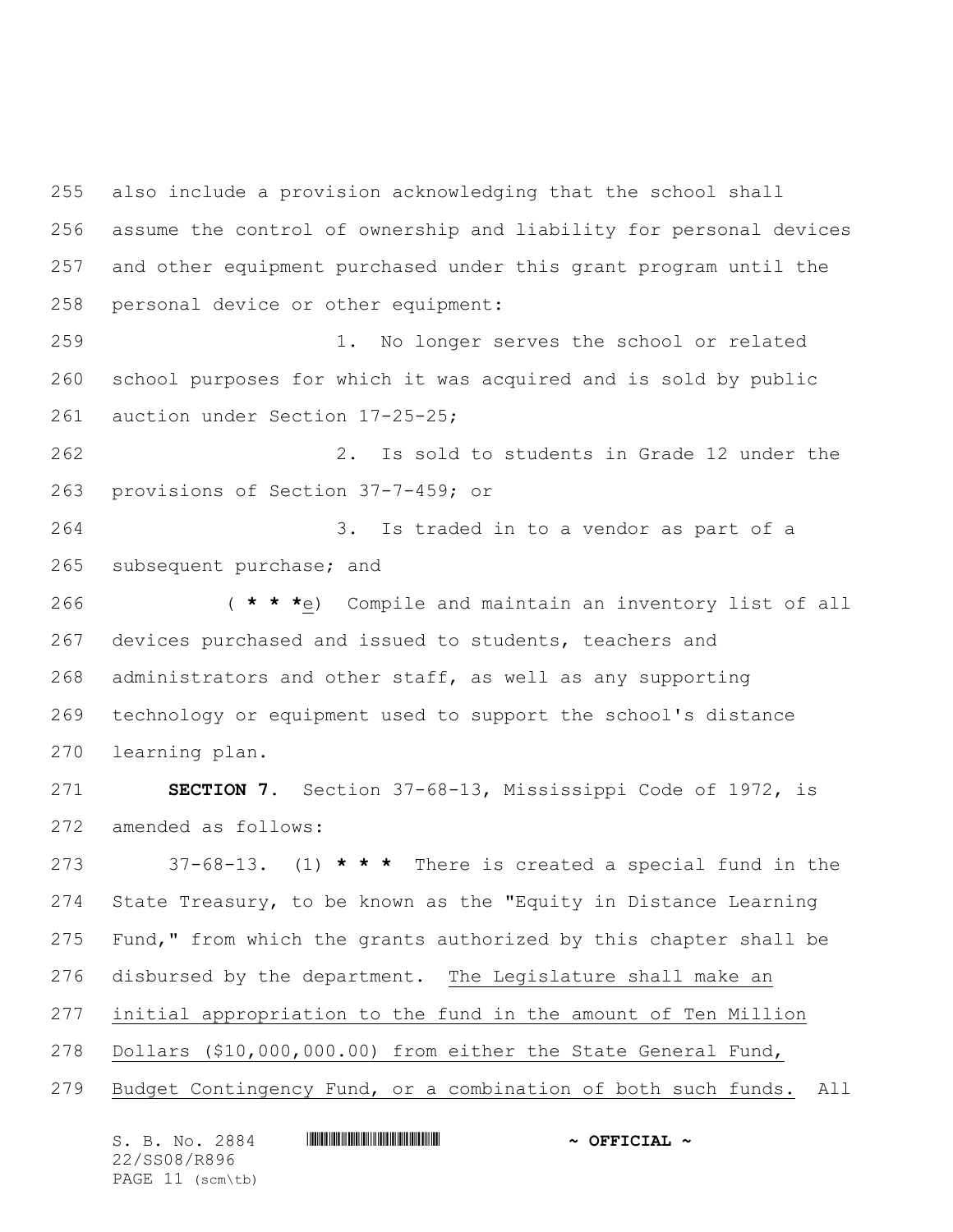monies shall be disbursed from the fund in compliance with the guidelines, guidance, rules, regulations and/or other criteria, as may be amended from time to time, by the United States Department of the Treasury regarding the use of monies from the Coronavirus Relief Fund established by the CARES Act, CRRSA Act and the ARP Act. **\* \* \*** Unexpended amounts of any monies unrelated to the Coronavirus Relief Fund, whether appropriated by the Legislature or donated by any public or private entity, remaining in the fund at the end of a fiscal year shall not lapse into the Budget Contingency Fund or the State General Fund, and any investment earnings or interest earned on amounts in the grant program fund shall be deposited to the credit of the grant program fund.

**\* \* \***

 (2) The use of funds allocated under this grant program shall be subject to audit by the United States Department of the Treasury's Office of Inspector General and the Mississippi Office of the State Auditor. Each school, or other entity or person receiving funds under this grant program, found to be fully or partially noncompliant with the requirements in this chapter, shall return to the state all or a portion of the funds received. **SECTION 8.** Section 37-68-15, Mississippi Code of 1972, is amended as follows:

 37-68-15. The department shall provide **\* \* \*** an annual comprehensive report on the use of funds distributed under this grant program and the effectiveness of distance learning plans

 $S.$  B. No. 2884 **\*\*\* |SSUE ASSOCIAL #**  $\sim$  **OFFICIAL ~** 22/SS08/R896 PAGE 12 (scm\tb)